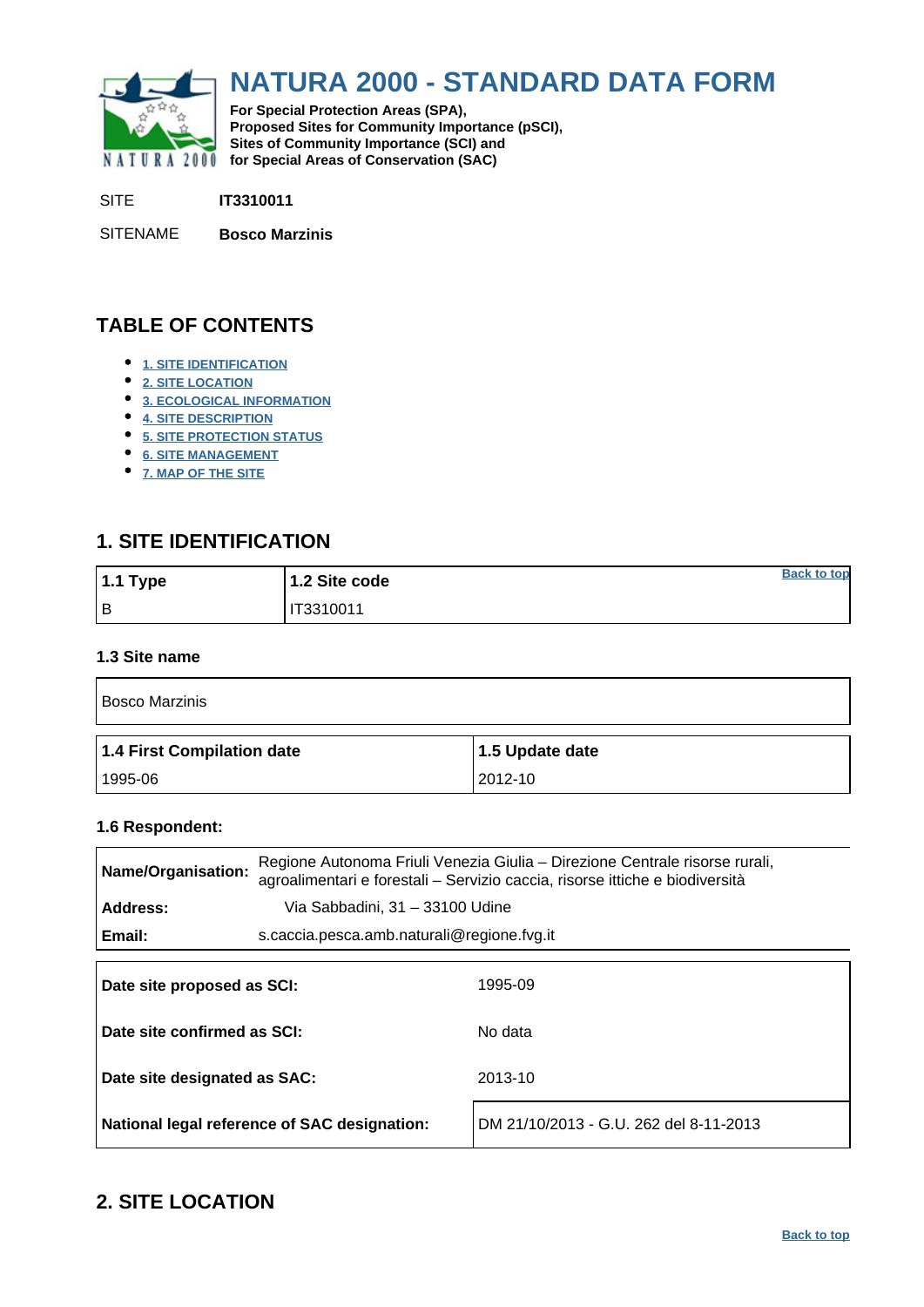### **2.1 Site-centre location [decimal degrees]:**

| Longitude      | Latitude            |
|----------------|---------------------|
| 12.7858        | 45.9344             |
|                |                     |
| 2.2 Area [ha]: | 2.3 Marine area [%] |
| 11.0           | 0.0                 |
|                |                     |
| _ _ _ _ _      |                     |

### **2.4 Sitelength [km]:**

0.0

### **2.5 Administrative region code and name**

| <b>NUTS level 2 code</b> | <b>Region Name</b>      |
|--------------------------|-------------------------|
| I ITD4                   | l Friuli-Venezia Giulia |

### **2.6 Biogeographical Region(s)**

Continental (100.0

### <span id="page-1-0"></span>**3. ECOLOGICAL INFORMATION**

### **3.1 Habitat types present on the site and assessment for them**

**Annex I Habitat types Site assessment Code PF NP Cover [ha] Cave [number] Data quality A|B|C|D A|B|C Representativity Relative Surface Conservation Global** <sup>3260</sup> 0.06 G C C C C 6430 **0.** 0.01 **G** D 91E0 0.13 G C C C C 91L0 6.48 G B C B B 92A0 0.12 G C C C

**[Back to top](#page-0-0)**

**PF:** for the habitat types that can have a non-priority as well as a priority form (6210, 7130, 9430) enter "X" in the column PF to indicate the priority form.

- **NP:** in case that a habitat type no longer exists in the site enter: x (optional)
- **Cover:** decimal values can be entered
- **Caves:** for habitat types 8310, 8330 (caves) enter the number of caves if estimated surface is not available.
- **Data quality:** G = 'Good' (e.g. based on surveys); M = 'Moderate' (e.g. based on partial data with some extrapolation);  $P = 'Poor'$  (e.g. rough estimation)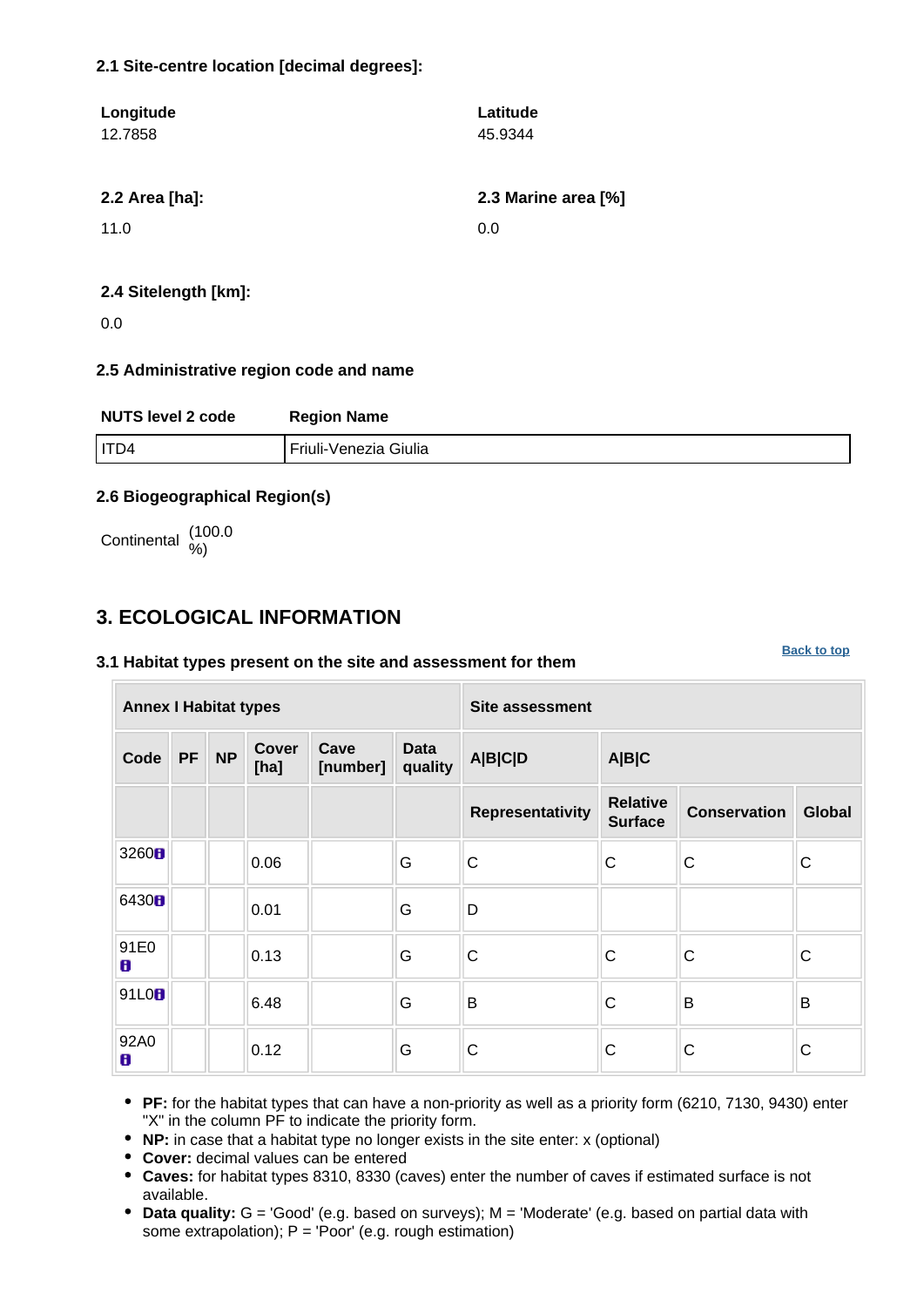### **3.2 Species referred to in Article 4 of Directive 2009/147/EC and listed in Annex II of Directive 92/43/EEC and site evaluation for them**

| <b>Species</b> |      |                                     |   | Population in the site |   |                |                | <b>Site assessment</b> |                         |   |                  |              |              |             |
|----------------|------|-------------------------------------|---|------------------------|---|----------------|----------------|------------------------|-------------------------|---|------------------|--------------|--------------|-------------|
| G              | Code | <b>Scientific</b><br><b>Name</b>    | S | <b>NP</b>              | T | <b>Size</b>    |                |                        | Unit<br>Cat.<br>D.qual. |   | A B C D<br>A B C |              |              |             |
|                |      |                                     |   |                        |   | Min            | <b>Max</b>     |                        |                         |   | Pop.             | Con.         | Iso.         | Glo         |
|                | 1092 | <b>Austropotamobius</b><br>pallipes |   |                        | р |                |                |                        | $\mathsf{C}$            | G | D                |              |              |             |
| F              | 1137 | <b>Barbus plebejus</b>              |   |                        | р |                |                |                        | P                       |   | D                |              |              |             |
| A              | 1193 | <b>Bombina</b><br>variegata         |   |                        | р |                |                |                        | $\mathsf{C}$            | M | $\mathsf{C}$     | B            | $\mathsf{C}$ | C           |
| F              | 5304 | <b>Cobitis bilineata</b>            |   |                        | р |                |                |                        | P                       |   | D                |              |              |             |
| F              | 1163 | <b>Cottus gobio</b>                 |   |                        | р |                |                |                        | $\mathsf{C}$            |   | D                |              |              |             |
| В              | A027 | Egretta alba                        |   |                        | C |                | $\overline{2}$ | i                      |                         | G | D                |              |              |             |
| B              | A026 | Egretta garzetta                    |   |                        | C | 1              | 4              | i                      |                         | G | D                |              |              |             |
| $\mathsf{R}$   | 1220 | <b>Emys orbicularis</b>             |   |                        | р |                |                |                        | $\mathsf{R}$            | M | $\mathsf{C}$     | B            | $\mathsf{C}$ | $\mathsf C$ |
| F              | 6152 | Lampetra<br>zanandreai              |   |                        | р |                |                |                        | P                       |   | $\mathsf{C}$     | $\mathsf{C}$ | $\mathsf{C}$ | C           |
| B              | A338 | <b>Lanius collurio</b>              |   |                        | r | $\overline{2}$ | $\overline{2}$ | p                      |                         | G | D                |              |              |             |
| B              | A073 | <b>Milvus migrans</b>               |   |                        | C |                |                |                        | $\mathsf{R}$            |   | D                |              |              |             |
| B              | A072 | Pernis apivorus                     |   |                        | C |                |                |                        | $\mathsf{R}$            |   | D                |              |              |             |
| Α              | 1215 | Rana latastei                       |   |                        | р |                |                |                        | $\mathsf{C}$            | M | $\mathsf{C}$     | B            | $\mathsf{C}$ | $\mathsf C$ |
| A              | 1167 | <b>Triturus carnifex</b>            |   |                        | p |                |                |                        | $\mathsf{C}$            | M | C                | B            | $\mathsf{C}$ | B           |

- **Group:**  $A =$  Amphibians,  $B =$  Birds,  $F =$  Fish,  $I =$  Invertebrates,  $M =$  Mammals,  $P =$  Plants,  $R =$  Reptiles
- **S:** in case that the data on species are sensitive and therefore have to be blocked for any public access enter: yes
- **NP:** in case that a species is no longer present in the site enter: x (optional)
- **Type:** p = permanent, r = reproducing, c = concentration, w = wintering (for plant and non-migratory species use permanent)
- $\bullet$  Unit: i = individuals,  $p =$  pairs or other units according to the Standard list of population units and codes in accordance with Article 12 and 17 reporting (see **[reference portal](http://bd.eionet.europa.eu/activities/Natura_2000/reference_portal)**)
- **Abundance categories (Cat.):** C = common, R = rare, V = very rare, P = present to fill if data are deficient (DD) or in addition to population size information
- **Data quality:** G = 'Good' (e.g. based on surveys); M = 'Moderate' (e.g. based on partial data with some extrapolation);  $P = 'Poor'$  (e.g. rough estimation);  $VP = 'Verv$  poor' (use this category only, if not even a rough estimation of the population size can be made, in this case the fields for population size can remain empty, but the field "Abundance categories" has to be filled in)

### **3.3 Other important species of flora and fauna (optional)**

| <b>Species</b> |             |                                  | Population in the site |           |             |            | <b>Motivation</b> |                |                                |   |                            |   |              |   |
|----------------|-------------|----------------------------------|------------------------|-----------|-------------|------------|-------------------|----------------|--------------------------------|---|----------------------------|---|--------------|---|
| <b>Group</b>   | <b>CODE</b> | <b>Scientific</b><br><b>Name</b> | $\mathbf{s}$           | <b>NP</b> | <b>Size</b> |            | Unit              | Cat.           | <b>Species</b><br><b>Annex</b> |   | <b>Other</b><br>categories |   |              |   |
|                |             |                                  |                        |           | Min         | <b>Max</b> |                   | <b>C R V P</b> | <b>IV</b>                      | V | $\mathsf{A}$               | B | $\mathbf{C}$ | D |
| A              | 1201        | <b>Bufo viridis</b>              |                        |           |             |            |                   | С              | X                              |   |                            |   | Χ            | Χ |
|                |             | <b>Elaphe</b>                    |                        |           |             |            |                   |                |                                |   |                            |   |              |   |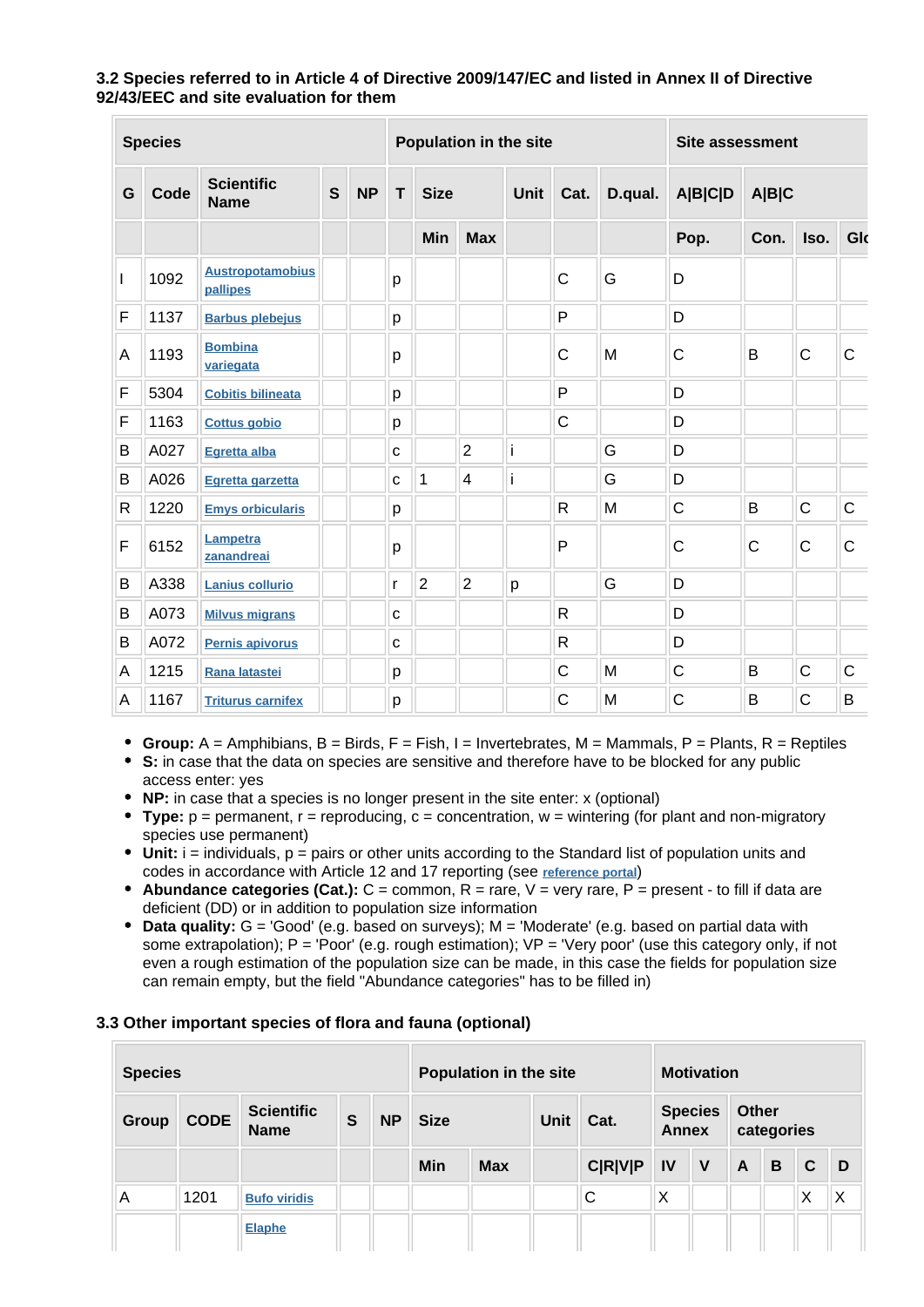| $\mathsf R$  | 1281 | longissima                           | $\mathsf{R}$ | $\mathsf{X}$            |   |   | $\mathsf X$  | $\overline{\mathsf{x}}$ |
|--------------|------|--------------------------------------|--------------|-------------------------|---|---|--------------|-------------------------|
|              | 1026 | <b>Helix pomatia</b>                 | P            |                         | X |   | X            | $\mathsf{X}$            |
| $\mathsf{R}$ | 5670 | <b>Hierophis</b><br>viridiflavus     | $\mathsf C$  | $\overline{\mathsf{x}}$ |   |   | $\mathsf X$  | $\mathsf X$             |
| A            | 5358 | <b>Hyla</b><br><i>intermedia</i>     | $\mathsf C$  |                         |   |   | $\mathsf X$  | $\overline{\mathsf{x}}$ |
| $\mathsf{R}$ | 1263 | <b>Lacerta viridis</b>               | $\mathsf C$  | $\mathsf{X}$            |   |   | $\mathsf{X}$ | $\mathsf{X}$            |
| M            | 1358 | <b>Mustela</b><br>putorius           | $\mathsf C$  |                         | X | X | X            | $\times$                |
| $\mathsf{R}$ | 1256 | <b>Podarcis</b><br>muralis           | $\mathsf C$  | ΙX                      |   |   | X            | $\overline{\mathsf{x}}$ |
| A            | 1209 | Rana<br>dalmatina                    | $\mathsf C$  | ΙX                      |   |   | X            | $\overline{\mathsf{x}}$ |
| A            | 1210 | Rana<br>esculenta                    | $\mathsf C$  |                         | X |   | X            | $\overline{\mathsf{x}}$ |
| A            | 1207 | Rana lessonae                        | $\mathsf{C}$ | X.                      |   |   | X            | $\mathsf X$             |
| $\mathsf{R}$ | 5902 | <b>Vipera aspis</b><br>francisciredi | P            |                         |   |   | X            | $\sf X$                 |

- **Group:** A = Amphibians, B = Birds, F = Fish, Fu = Fungi, I = Invertebrates, L = Lichens, M = Mammals,  $P =$  Plants,  $R =$  Reptiles
- **CODE:** for Birds, Annex IV and V species the code as provided in the reference portal should be used in addition to the scientific name
- **S:** in case that the data on species are sensitive and therefore have to be blocked for any public access enter: yes
- **NP:** in case that a species is no longer present in the site enter: x (optional)
- $\bullet$  Unit:  $i =$  individuals,  $p =$  pairs or other units according to the standard list of population units and codes in accordance with Article 12 and 17 reporting, (see **[reference portal](http://bd.eionet.europa.eu/activities/Natura_2000/reference_portal)**)
- Cat.: Abundance categories:  $C =$  common,  $R =$  rare,  $V =$  very rare,  $P =$  present
- **Motivation categories: IV, V:** Annex Species (Habitats Directive), **A:** National Red List data; **B:** Endemics; **C:** International Conventions; **D:** other reasons

## <span id="page-3-0"></span>**4. SITE DESCRIPTION**

#### **4.1 General site character**

| <b>Habitat class</b>       | % Cover |
|----------------------------|---------|
| N <sub>06</sub>            | 0.4     |
| N <sub>16</sub>            | 99.6    |
| <b>Total Habitat Cover</b> | 100     |

### **Other Site Characteristics**

Il sito include uno degli ultimi lembi di bosco planiziale a carpino bianco e farnia frammisto a bosco golenale a salice bianco e pioppo nero; all'interno vi scorre infatti un rio a deflusso libero.

### **4.2 Quality and importance**

Uno degli ultimi lembi di bosco planiziale e di bosco golenale legato ad un corso d?acqua a deflusso libero. Sito di interesse a livello regionale per la presenza di uccelli, non necessariamente di rilevanza comunitaria, nidificanti in ambiente boschivo nella bassa pianura coltivata. Occorre sottolineare che Vipera aspis francisciredi è qui citata in quanto popolazione di pianura ormai isolata. Nell'area sono presenti Emys orbicularis, Triturus carnifex, Bombina variegata e Rana latastei, a bassa densità di popolazione. Il popolamento ittico comprende fra l'altro Lethenteron zanandreai, Cottus gobio, Cobitis taenia e Barbus plebejus. E' segnalata anche la presenza di Austropotamobius pallipes.

#### **[Back to top](#page-0-0)**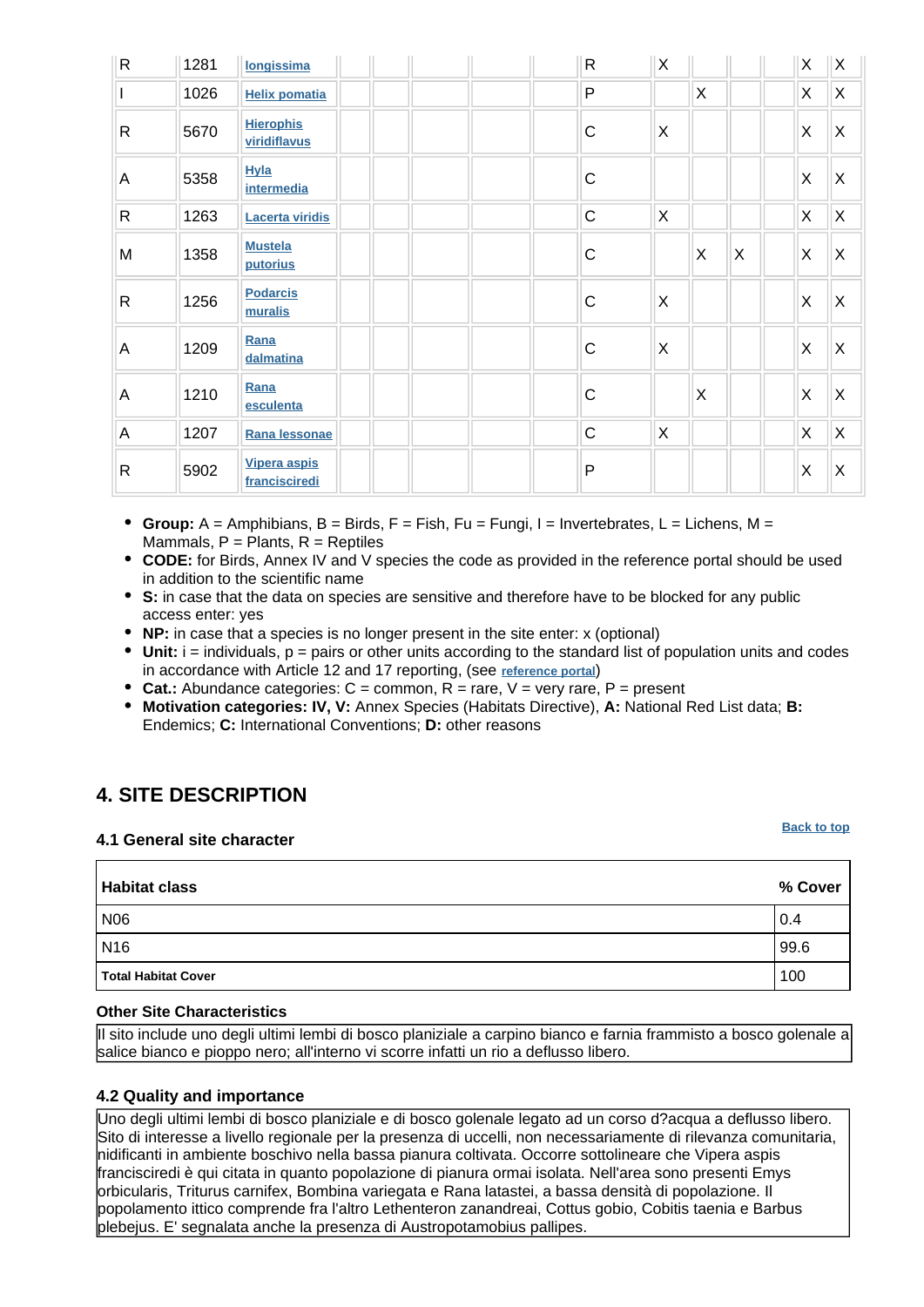### **4.3 Threats, pressures and activities with impacts on the site**

The most important impacts and activities with high effect on the site

| Negative Impacts |                                       |                                   |                           |  |  |  |  |  |
|------------------|---------------------------------------|-----------------------------------|---------------------------|--|--|--|--|--|
| Rank             | Threats<br>and<br>pressures<br>[code] | Pollution<br>(optional)<br>[code] | inside/outside<br>[i o b] |  |  |  |  |  |
| H                | <b>B02</b>                            |                                   |                           |  |  |  |  |  |
| H                | A01                                   |                                   | о                         |  |  |  |  |  |
| M                | A08                                   |                                   | o                         |  |  |  |  |  |
| M                | 101                                   |                                   | b                         |  |  |  |  |  |
| H                | F03.01                                |                                   | b                         |  |  |  |  |  |

| Positive Impacts |                                                |                     |                           |  |  |  |  |
|------------------|------------------------------------------------|---------------------|---------------------------|--|--|--|--|
| <b>IRank</b>     | Activities,<br>management (optional)<br>[code] | Pollution<br>[code] | inside/outside<br>[i o b] |  |  |  |  |

Rank:  $H = high$ ,  $M = medium$ ,  $L = low$ 

Pollution:  $N =$  Nitrogen input, P = Phosphor/Phosphate input, A = Acid input/acidification,  $T =$  toxic inorganic chemicals,  $O =$  toxic organic chemicals,  $X =$  Mixed pollutions  $i = inside, o = outside, b = both$ 

### **4.5 Documentation**

BULGARINI F., CALVARIO E., FRATICELLI F., PETRETTI F. & SAROCCO S., 1999. Libro Rosso degli animali d'Italia. Vertebrati. WWf Italia ed., Roma: 1-210. DE LUISE G., 2004. Monitoraggio del gambero d'acqua dolce nelle aree SIC del Friuli Venezia Giulia. Relazione interna Regione Autonoma Friuli Venezia Giulia, Direzione centrale delle risorse agricole, naturali e forestali, Servizio per la tutela degli ambienti naturali e della fauna. DEL FAVERO R., POLDINI L., BORTOLI P.L., DREOSSI G., LASEN C., VANONE G., 1998. La vegetazione forestale e la selvicoltura nella regione Friuli-Venezia Giulia. Reg. Auton. Friuli-Venezia Giulia, Direz. Reg. delle Foreste, Servizio Selvicoltur 1 pp. 440, 2: 1- 303, I-LIII, 61 grafici, Udine LAPINI L., 1991. Il Visone americano nel Friuli-Venezia Giulia. Fauna, 2:44-49, Udine. LAUSI D., 1966. Zur Klimax-Frage der friaulischen Ebene. Mitt. Ostalpin-dinar. Pflanzensoziol. Arbeitsgem., 7:41-46. MARINCEK L., 1994. Zur nomenklatur der Hainbuchenwälder des Erythronio-Carpinion Simpozij - Pevalek (Zagreb), 57-62. ORIOLO G., DEL FAVERO G., SIARDI E., DREOSSI G. F., VANONE G., 2010. Tipologie dei boschi ripariali e palustri in Friuli Venezia Giulia. Regione Autonoma Friuli Venezia Giulia. 95 pp. PARODI R., 2004 - Avifauna in provincia di Pordenone. Provincia di Pordenone, Pordenone. POLDINI L., VIDALI M., GANIS P., 2011. Riparian Salix alba: Scrubs of the Po lowland (N-Italy) from an European perspective. Pl. Bios. 145 (sup.1): 132-147 SBURLINO G., POLDINI L., VENANZONI R., GHIRELLI L., 2011. Italian black alder swamps: Their syntaxonomic relationships and originality within the European context. Pl. Biosyst. 145, Supplement: 148-171 SBURLINO G., TOMASELLA M., ORIOLO G., POLDINI L., F. BRACCO, 2008. La vegetazione acquatica e palustre dell'Italia nord-orientale 2 - La classe Potametea Klika in Klika et V. Novák 1941. Fitosociologia 45(2): 3-41.

### <span id="page-4-0"></span>**5. SITE PROTECTION STATUS (optional)**

**5.1 Designation types at national and regional level:**

| Code   | Cover [%] | Code | Cover [%] | Code | Cover [%] |
|--------|-----------|------|-----------|------|-----------|
| I IT00 | 100.0     |      |           |      |           |

### <span id="page-4-1"></span>**6. SITE MANAGEMENT**

**6.1 Body(ies) responsible for the site management:**

| Organisation: | Regione Autonoma Friuli Venezia Giulia - Direzione Centrale risorse rurali,<br>agroalimentari e forestali - Servizio caccia, risorse ittiche e biodiversità |
|---------------|-------------------------------------------------------------------------------------------------------------------------------------------------------------|
| Address:      | Via Sabbadini, 31 - 33100 Udine                                                                                                                             |

**[Back to top](#page-0-0)**

**[Back to top](#page-0-0)**